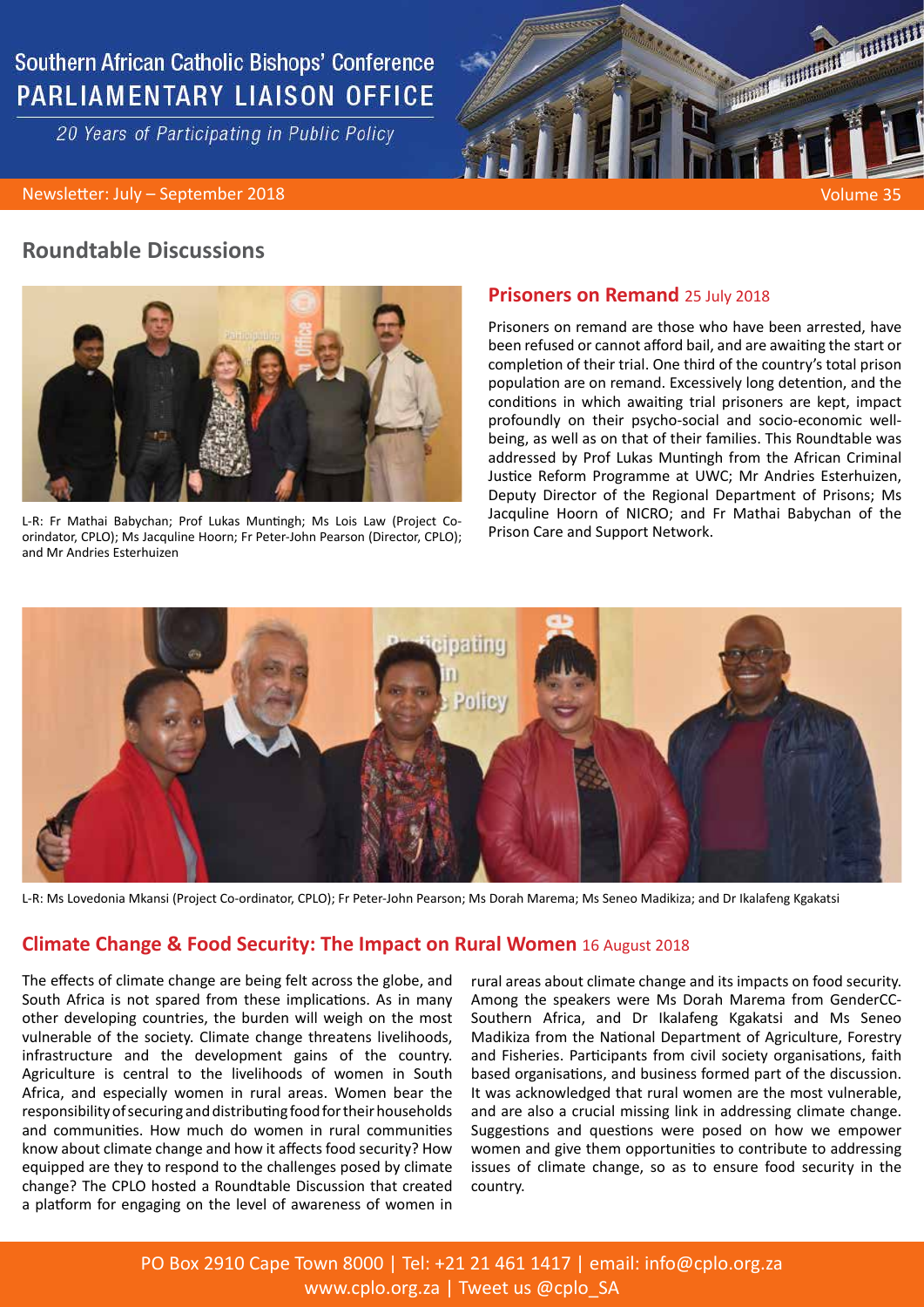

# **The 2019 General Election: Will we be ready for it?** 17 & 24 August 2018

These Hanns Seidel Foundation (HSF) collaboration Roundtables were held in Cape Town and Pretoria respectively. The theme was the same for both discussions – an examination of the work of the Electoral Commission in preparing for next year's national and provincial election (NPE), with further contributions from civil society organisations. The speakers were Dr Nomsa Masuku, Deputy Chief Electoral Officer; Dr Jakkie Cilliers, Chairperson of the Institute for Security Studies (ISS); and Ms Janine Ogle, National Director of the advocacy organisation My Vote Counts. The Pretoria meeting was co-hosted by the ISS. In addition to the main speakers, Mr Hanns Bühler of HSF gave a short presentation of the foundation's 'Civics Academy' online voter education programme.

Dr Masuku gave a very comprehensive presentation, but noted that the Commission does not consider itself to be 'ready' until the election has been successfully conducted. Instead, it is 'on track' to carry out its mandate as specified in the Electoral Act and the Constitution. Among the key points she made were that almost exactly 75% of eligible voters (entitled by age and citizenship to vote) had registered; proportions were highest in Limpopo and the Eastern Cape, and lowest in Gauteng and the Western Cape. There was also a slightly lower rate of registration among youth, especially the 16-18 cohort. Countrywide, slightly more women than men were registered.

Dr Cilliers focused on the security aspects of the election. He noted that there was usually more violence associated with local government polls, since numerous councillors relied on their municipal seats for an income and for opportunities of material benefit through corruption. This tended to make the stakes

# **Violence & Migrant Women: A Global Problem needing Local Solutions** 25 September 2018



L-R: Ms Amy Shackleford; Ms Thembile Abigail Njojo (Storyteller 1); Mr George Mfwamba (Storyteller 2); Ms Delene Roberts; Fr Peter-John Pearson; Ms Sylvia Mbebe; Fr Filippo Ferraro (Co-Director, SIHMA); and Ms Aimèe-Noel Mbiyozo



L-R: Dr Jakkie Cilliers, Fr Peter-John Pearson; Dr Nomsa Masuku; Ms Janine Ogle; and Mr Hanns Bühler

higher. In recent years, election-linked violence was concentrated in KwaZulu-Natal and Gauteng, and this pattern would probably continue. It was likely that a large security force operation would be instituted  $-$  as it had been in 2014  $-$  in order to supress any violent outbursts before and during the elections next year.

Ms Ogle focused largely on legislative reforms to party funding. She warned that there was always a tendency for politicians in government positions to use public occasions – and sometimes public money – to advance party interests at election time. There were examples of both the ANC and the DA having done this. She also raised concerns that the new Bill to regulate party funding, which had been passed by Parliament, had not yet been signed into law by President Ramaphosa. Some people were of the opinion that he was under pressure from political parties to delay doing so until after the 2019 elections.

Together with the Scalabrini Centre of Cape Town and the Scalabrini Institute for Human Mobility in Africa (SIHMA), a Roundtable Discussion was held on Violence & Migrant Women. The discussion was particularly geared towards putting a spotlight on the abuse suffered by migrant women as they make their journey to countries of safety. Ms Amy Shackelford, representing the Scalabrini's Centre's Women's Platform, opened the discussion by providing a global picture of the pervasiveness of violence against migrant women. In South Africa, femicide is five times higher than the global average, and half of the women murdered are killed by intimate partners. Globally, India is the most dangerous country for women to live in. Violence is a common thread for migrant women, who face many risks along the journey as they migrate from their home country to a new country. The discussion featured storytelling by those affected by violence and abuse as well as comments from service providers. Ms Sylvia Mbebe, coordinator at the Adonis Musati Project, focused her input on Intimate Partner Violence (IPV) and the factors contributing to its prevalence amongst refugees and migrants. Ms Aimèe-Noel Mbiyozo, senior research consultant at the Institute for Security Studies, provided an intersectional analysis of women migrants in South Africa and the culture of violence that refugees and migrants encounter, while Ms Delene Roberts, manager at Sisters Incorporated, provided an analysis of possible gaps in policy as it pertains to protecting women from violence.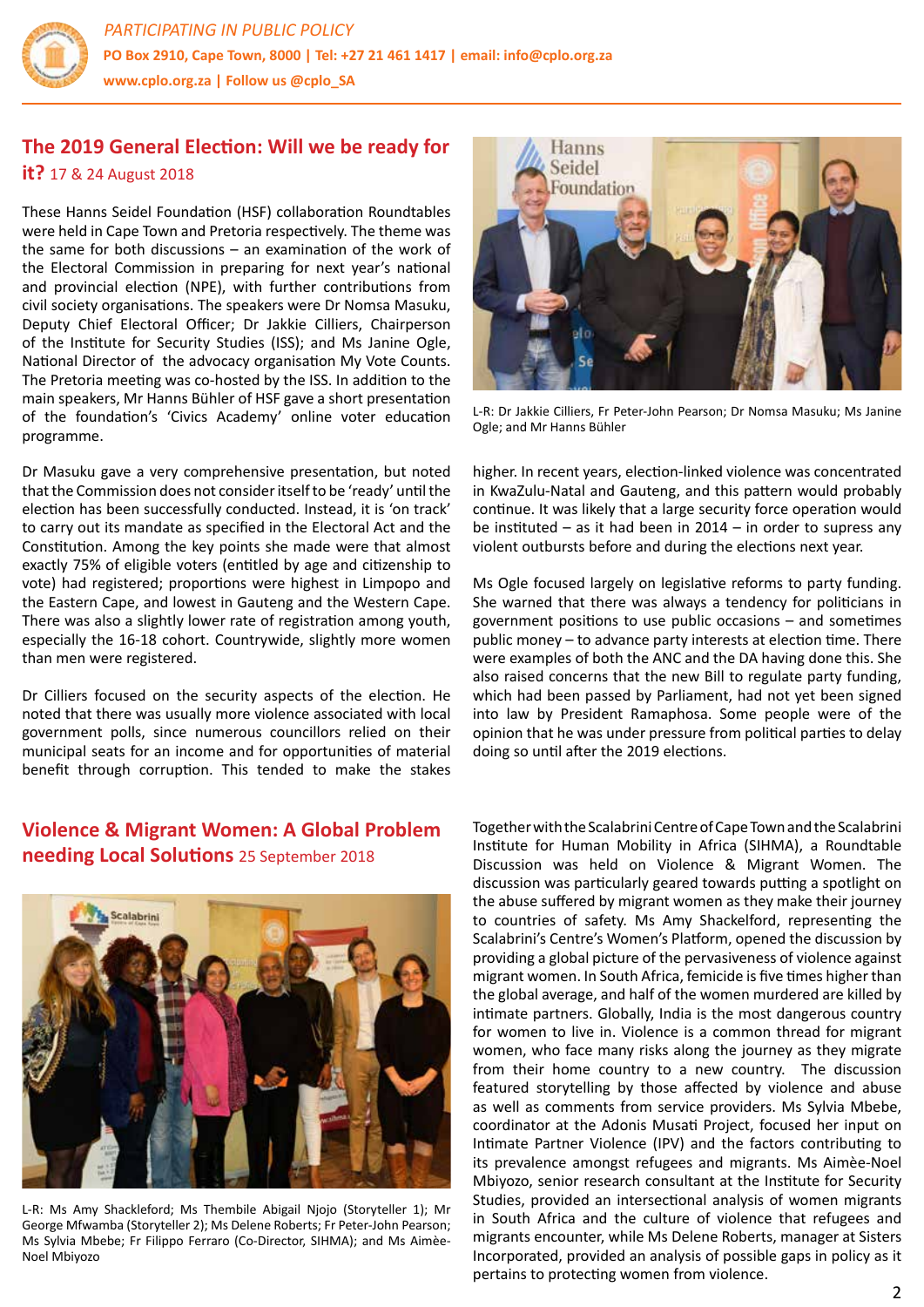

# **Other Events & Visitors**

# **African Exposure and Training**

From 22nd to 27th July, eleven delegates from eight African countries gathered in Cape Town for the annual African Exposure and Training course offered by CPLO. The course demonstrates CPLO's work to representatives from other Bishops' Conferences in Africa, in the hope that they will start something similar in their own countries. The course also has a training component which is aimed at deepening the advocacy skills of people already working in this field. This year there were delegates from Chad and Cameroun, which do not yet have CPLOs, and from existing offices in Lesotho, Namibia, Zambia, Uganda and Kenya. The new head of the Denis Hurley Peace Institute, Johan Viljoen, who is based at the SA Catholic Bishops' Conference head office in Pretoria, also attended, as well as Vincent Hendrickx, the Head of Office of Misereor in Chad.

The main picture shows the delegates with some of CPLO's staff and interns outside the Archdiocesan Chancery.